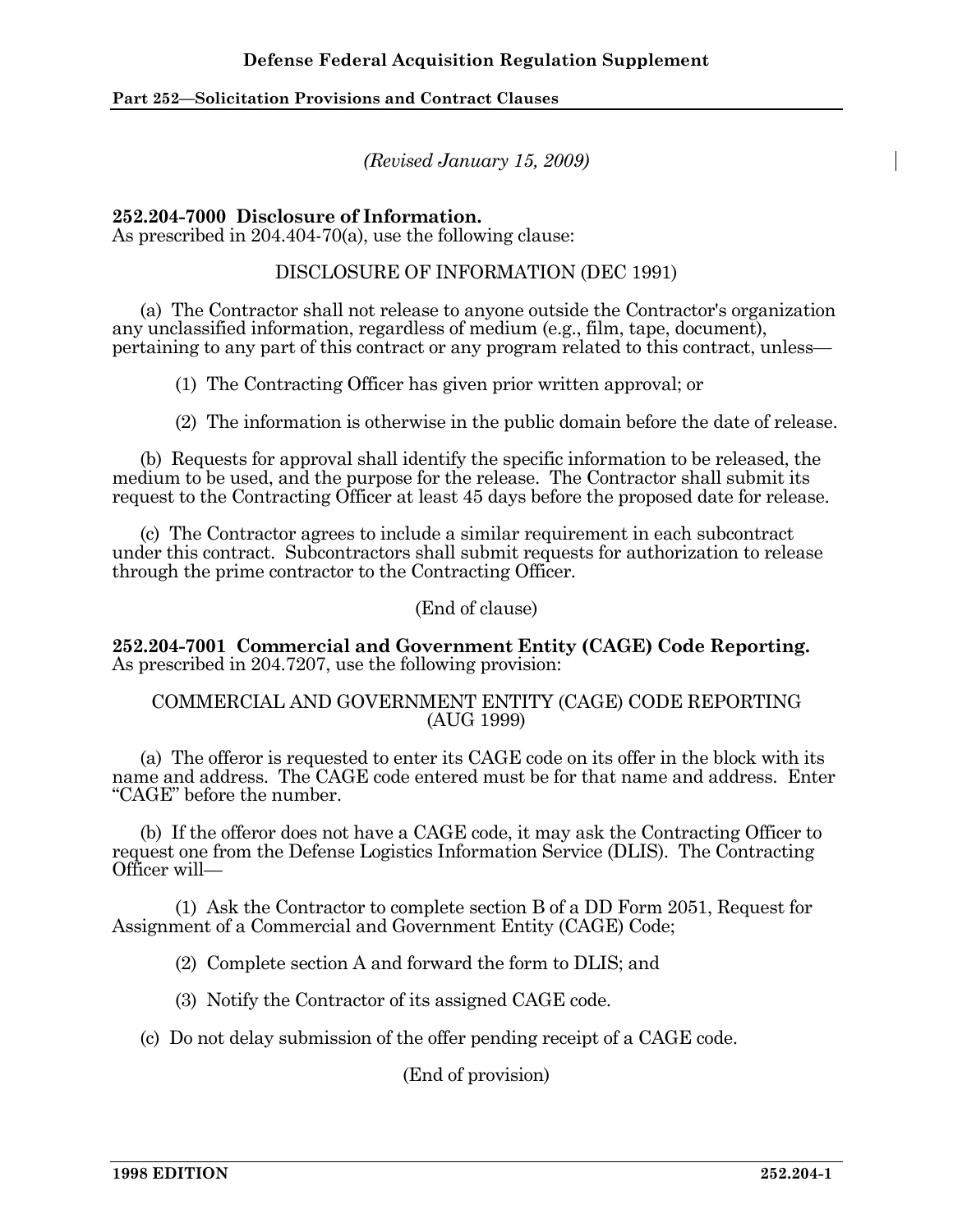## **252.204-7002 Payment for Subline Items Not Separately Priced.**

As prescribed in 204.7104-1(b)(3)(iv), use the following clause:

PAYMENT FOR SUBLINE ITEMS NOT SEPARATELY PRICED (DEC 1991)

 (a) If the schedule in this contract contains any contract subline items or exhibit subline items identified as not separately priced (NSP), it means that the unit price for that subline item is included in the unit price of another, related line or subline item.

 (b) The Contractor shall not invoice the Government for any portion of a contract line item or exhibit line item which contains an NSP until—

 (1) The Contractor has delivered the total quantity of all related contract subline items or exhibit subline items; and

(2) The Government has accepted them.

(c) This clause does not apply to technical data.

(End of clause)

#### **252.204-7003 Control of Government Personnel Work Product.**  As prescribed in 204.404-70(b), use the following clause:

CONTROL OF GOVERNMENT PERSONNEL WORK PRODUCT (APR 1992)

The Contractor's procedures for protecting against unauthorized disclosure of information shall not require Department of Defense employees or members of the Armed Forces to relinquish control of their work products, whether classified or not, to the Contractor.

(End of clause)

# **252.204-7004 Alternate A, Central Contractor Registration.**

ALTERNATE A, CENTRAL CONTRACTOR REGISTRATION (SEP 2007)

As prescribed in 204.1104, substitute the following paragraph (a) for paragraph (a) of the clause at FAR 52.204-7:

(a) *Definitions*. As used in this clause--

"Central Contractor Registration (CCR) database" means the primary Government repository for contractor information required for the conduct of business with the Government.

"Commercial and Government Entity (CAGE) code" means—

 (1) A code assigned by the Defense Logistics Information Service (DLIS) to identify a commercial or Government entity; or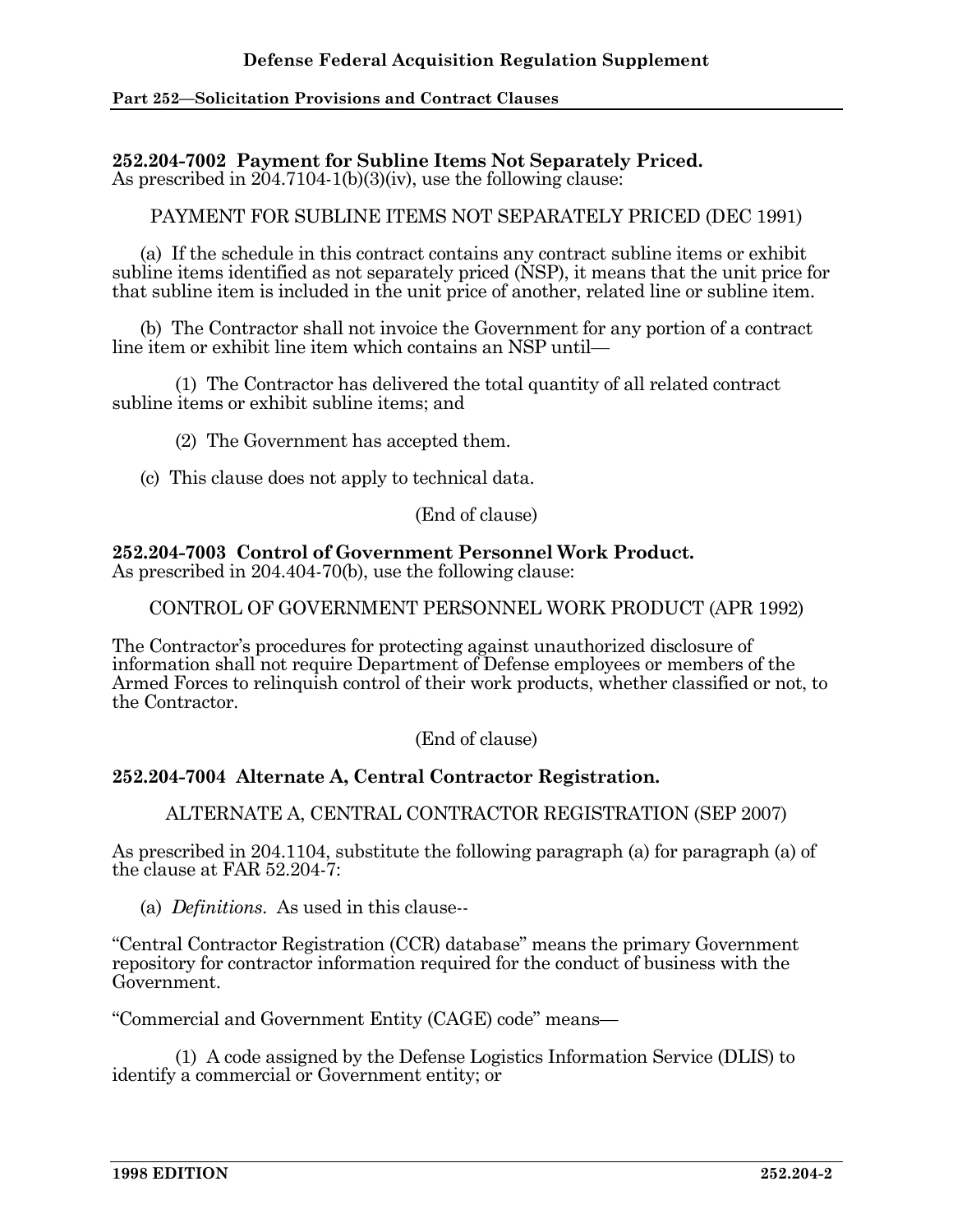# **Defense Federal Acquisition Regulation Supplement**

#### **Part 252—Solicitation Provisions and Contract Clauses**

 (2) A code assigned by a member of the North Atlantic Treaty Organization that DLIS records and maintains in the CAGE master file. This type of code is known as an "NCAGE code."

"Data Universal Numbering System (DUNS) number" means the 9-digit number assigned by Dun and Bradstreet, Inc. (D&B) to identify unique business entities.

"Data Universal Numbering System +4 (DUNS+4) number" means the DUNS number assigned by D&B plus a 4-character suffix that may be assigned by a business concern. (D&B has no affiliation with this 4-character suffix.) This 4-character suffix may be assigned at the discretion of the business concern to establish additional CCR records for identifying alternative Electronic Funds Transfer (EFT) accounts (see Subpart 32.11 of the Federal Acquisition Regulation) for the same parent concern.

"Registered in the CCR database" means that—

 (1) The Contractor has entered all mandatory information, including the DUNS number or the DUNS+4 number, into the CCR database;

(2) The Contractor's CAGE code is in the CCR database; and

 (3) The Government has validated all mandatory data fields, to include validation of the Taxpayer Identification Number (TIN) with the Internal Revenue Service, and has marked the records "Active." The Contractor will be required to provide consent for TIN validation to the Government as part of the CCR registration process.

**252.204-7005 Oral Attestation of Security Responsibilities.** 

As prescribed in 204.404-70(c), use the following clause:

ORAL ATTESTATION OF SECURITY RESPONSIBILITIES (NOV 2001)

 (a) Contractor employees cleared for access to Top Secret (TS), Special Access Program (SAP), or Sensitive Compartmented Information (SCI) shall attest orally that they will conform to the conditions and responsibilities imposed by law or regulation on those granted access. Reading aloud the first paragraph of Standard Form 312, Classified Information Nondisclosure Agreement, in the presence of a person designated by the Contractor for this purpose, and a witness, will satisfy this requirement. Contractor employees currently cleared for access to TS, SAP, or SCI may attest orally to their security responsibilities when being briefed into a new program or during their annual refresher briefing. There is no requirement to retain a separate record of the oral attestation.

 (b) If an employee refuses to attest orally to security responsibilities, the Contractor shall deny the employee access to classified information and shall submit a report to the Contractor's security activity.

(End of clause)

**252.204-7006 Billing Instructions.**  As prescribed in 204.7109, use the following clause:

BILLING INSTRUCTIONS (OCT 2005)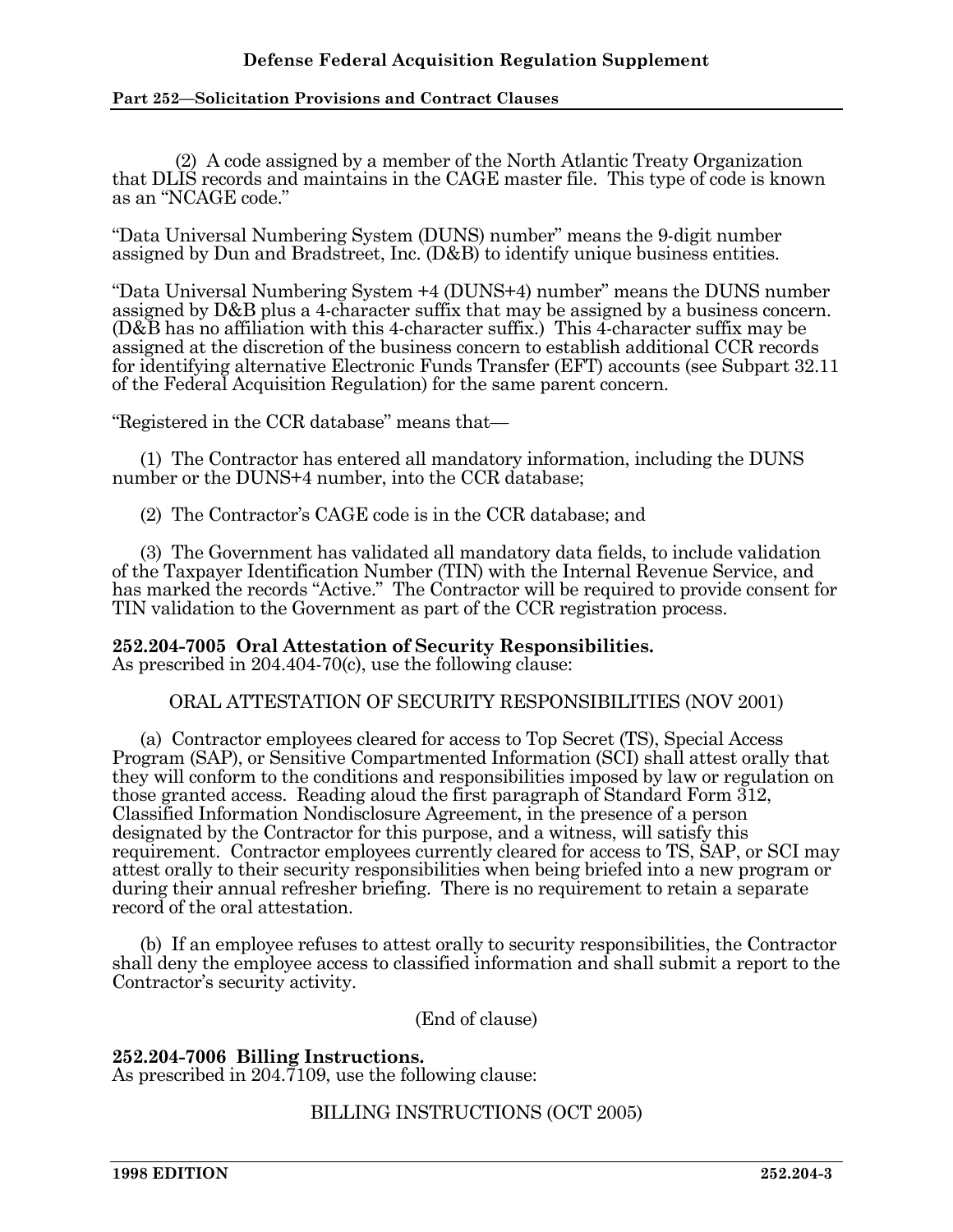When submitting a request for payment, the Contractor shall—

 (a) Identify the contract line item(s) on the payment request that reasonably reflect contract work performance; and

 (b) Separately identify a payment amount for each contract line item included in the payment request.

## (End of clause)

# **252.204-7007 Alternate A, Annual Representations and Certifications.**

## ALTERNATE A, ANNUAL REPRESENTATIONS AND CERTIFICATIONS (JAN 2008)

As prescribed in 204.1202, substitute the following paragraph (c) for paragraph (c) of the provision at FAR 52.204-8:

 (c) The offeror has completed the annual representations and certifications electronically via the Online Representations and Certifications Application (ORCA) website at https://orca.bpn.gov/. After reviewing the ORCA database information, the offeror verifies by submission of the offer that the representations and certifications currently posted electronically have been entered or updated within the last 12 months, are current, accurate, complete, and applicable to this solicitation (including the business size standard applicable to the NAICS code referenced for this solicitation), as of the date of this offer, and are incorporated in this offer by reference (see FAR 4.1201); except for the changes identified below [*offeror to insert changes, identifying change by clause number, title, date*]. These amended representation(s) and/or certification(s) are also incorporated in this offer and are current, accurate, and complete as of the date of this offer.

| <b>FAR/DFARS</b><br>Clause # | Title | Date | .hange |
|------------------------------|-------|------|--------|
|                              |       |      |        |

Any changes provided by the offeror are applicable to this solicitation only, and do not result in an update to the representations and certifications posted on ORCA.

## **252.204-7008 Requirements for Contracts Involving Export-Controlled Items.**

As prescribed in 204.7305(a), use the following clause:

# REQUIREMENTS FOR CONTRACTS INVOLVING EXPORT-CONTROLLED ITEMS (JUL 2008)

 (a) *Definition.* "Export-controlled items," as used in this clause, means items subject to the Export Administration Regulations (EAR) (15 CFR Parts 730-774) or the International Traffic in Arms Regulations (22 CFR Parts 120-130). The term includes: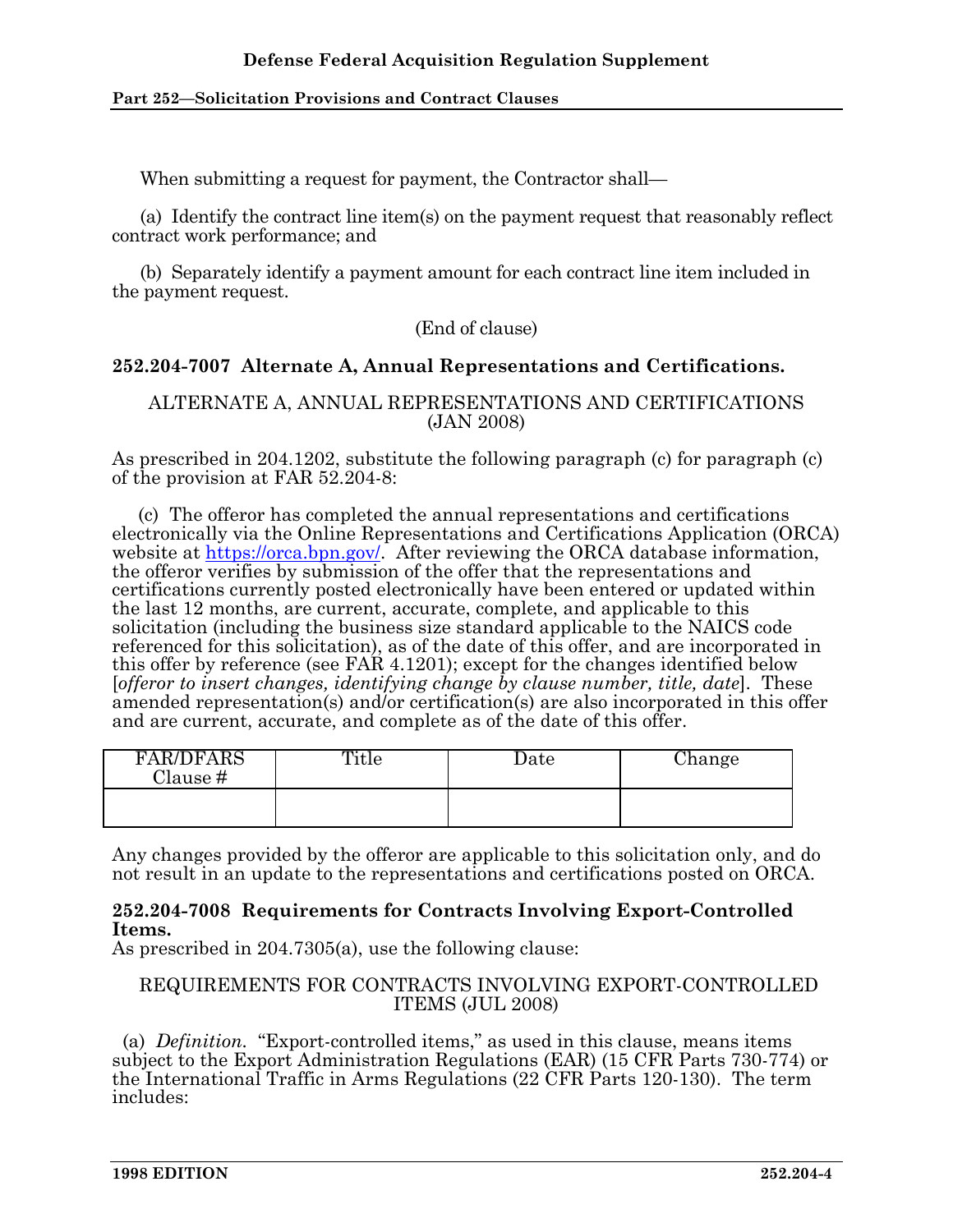# **Defense Federal Acquisition Regulation Supplement**

#### **Part 252—Solicitation Provisions and Contract Clauses**

 (1) "Defense items," defined in the Arms Export Control Act, 22 U.S.C.  $2778(j)(4)(A)$ , as defense articles, defense services, and related technical data. The term "defense items" includes information and technology.

 (2) "Items," defined in the EAR as "commodities, software, and technology," terms that are also defined in the EAR, 15 CFR 772.1. Regarding the release of items subject to the EAR to foreign nationals within the United States, "items" only include technology and software source code (and not commodities) subject to the EAR.

 (b) The parties anticipate that, in the performance of this contract, the Contractor will generate or need access to export-controlled items.

 (c) The Contractor shall comply with all applicable laws and regulations regarding export-controlled items, including the requirement for contractors to register with the Department of State in accordance with the ITAR. The Contractor shall consult with the Department of State regarding any questions relating to the ITAR and with the Department of Commerce regarding any questions relating to the EAR.

 (d) The Contractor's responsibility to comply with all applicable laws and regulations regarding export-controlled items exists independent of, and is not established or limited by, the information provided by this clause.

 (e) Nothing in the terms of this contract is intended to change, supersede, or waive any of the requirements of applicable Federal laws, Executive orders, and regulations, including but not limited to—

(1) The Export Administration Act of 1979, as amended (50 U.S.C. App. 2401-2420);

(2) The Arms Export Control Act of 1976 (22 U.S.C. 2751 *et seq*.);

(3) The International Emergency Economic Powers Act (50 U.S.C. 1701- 1707);

(4) The Export Administration Regulations (15 CFR Parts 730-774);

(5) The International Traffic in Arms Regulations (22 CFR Parts 120-130);

(6) Executive Order 13222, as extended;

(7) DoD Directive 2040.2, International Transfers of Technology, Goods, Services, and Munitions; and

(8) DoD Industrial Security Regulation (DoD 5220.22-R).

 (f) The Contractor shall include the substance of this clause, including this paragraph (f), in all subcontracts that are expected to involve access to or generation of export-controlled items.

(End of clause)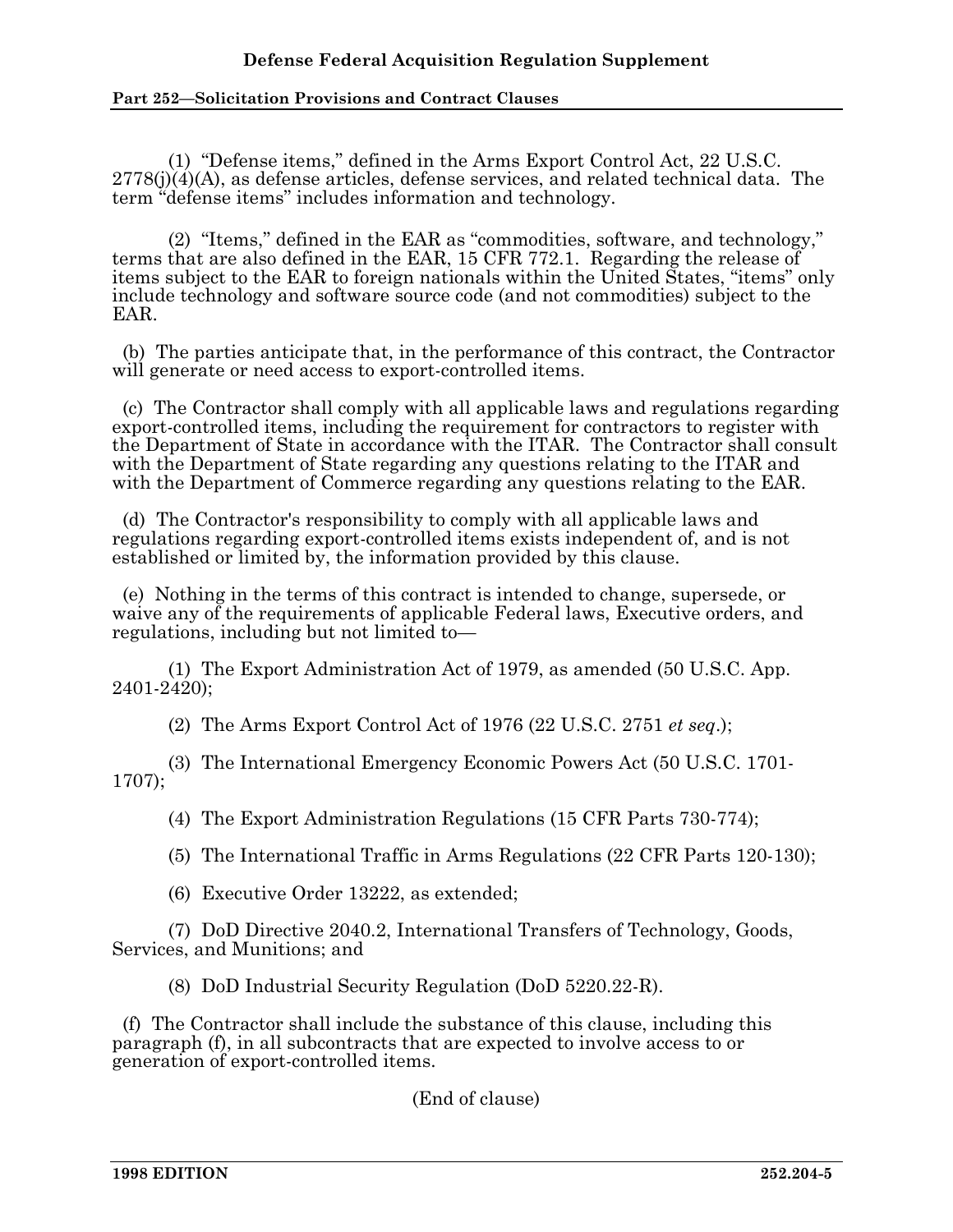# **252.204-7009 Requirements Regarding Potential Access to Export-Controlled Items.**

As prescribed in 204.7305(b), use the following clause:

#### REQUIREMENTS REGARDING POTENTIAL ACCESS TO EXPORT-CONTROLLED ITEMS (JUL 2008)

 (a) *Definition.* "Export-controlled items," as used in this clause, means items subject to the Export Administration Regulations (EAR) (15 CFR Parts 730-774) or the International Traffic in Arms Regulations (22 CFR Parts 120-130). The term includes:

 (1) "Defense items," defined in the Arms Export Control Act, 22 U.S.C.  $2778(i)(4)(A)$ , as defense articles, defense services, and related technical data. The term "defense items" includes information and technology.

 (2) "Items," defined in the EAR as "commodities, software, and technology," terms that are also defined in the EAR, 15 CFR 772.1. Regarding the release of items subject to the EAR to foreign nationals within the United States, "items" only include technology and software source code (and not commodities) subject to the EAR.

 (b) The parties do not anticipate that, in the performance of this contract, the Contractor will generate or need access to export-controlled items.

 (c) If, during the performance of this contract, the Contractor becomes aware that the Contractor will generate or need access to export-controlled items—

(1) The Contractor shall notify the Contracting Officer in writing; and

(2) The Contracting Officer will expeditiously—

 (i) Modify the contract to include the Defense Federal Acquisition Regulation Supplement clause 252.204-7008, Requirements for Contracts Involving Export-Controlled Items;

 (ii) Negotiate a contract modification that eliminates the requirement for performance of work that would involve export-controlled items; or

 (iii) Terminate the contract, in whole or in part, as may be appropriate, for the convenience of the Government, in accordance with the Termination clause of the contract.

(End of clause)

## **252.204-7010 Requirement for Contractor to Notify DoD if the Contractor's Activities are Subject to Reporting Under the U.S.-International Atomic Energy Agency Additional Protocol.**

As prescribed in 204.470-3, use the following clause: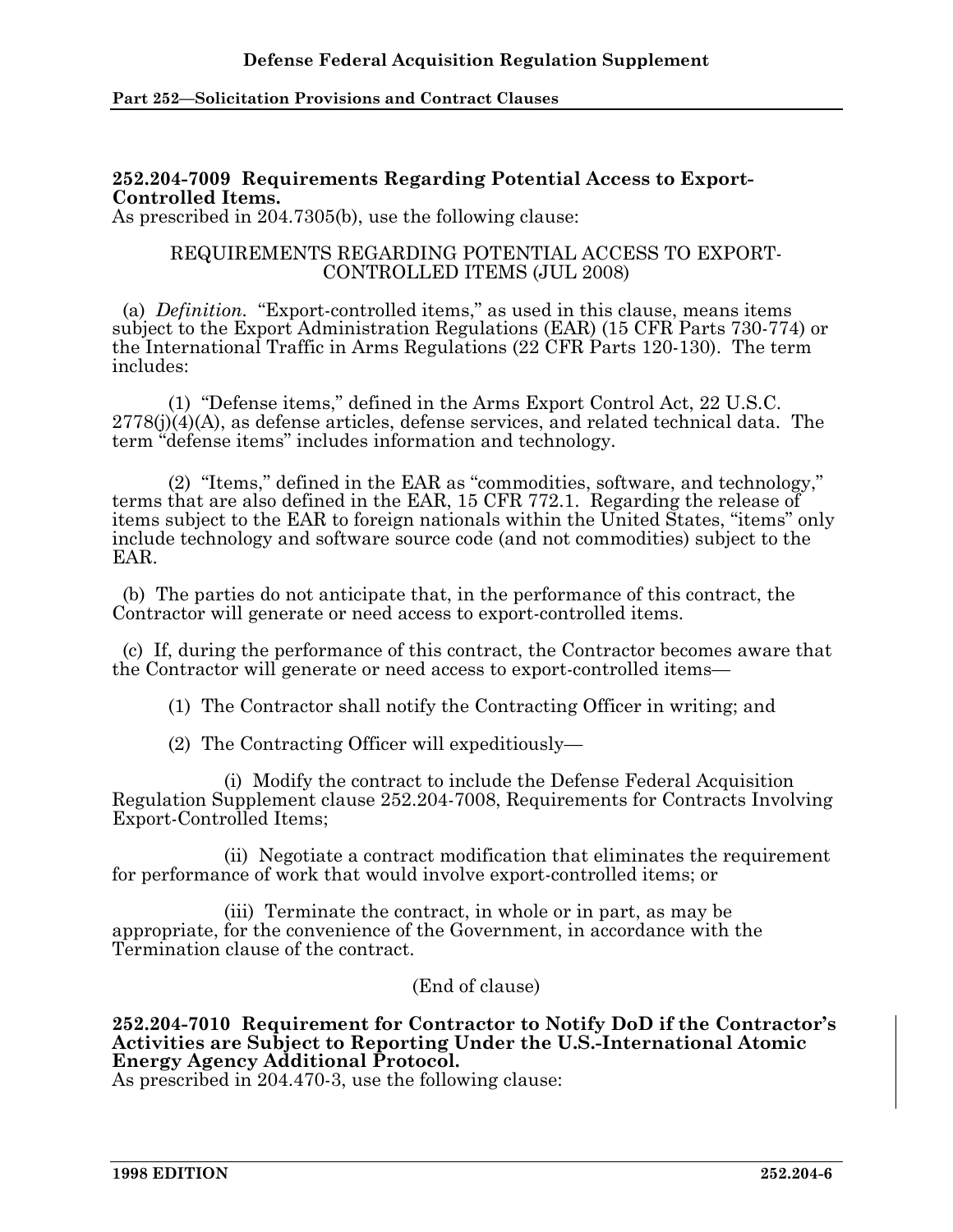#### REQUIREMENT FOR CONTRACTOR TO NOTIFY DOD IF THE CONTRACTOR'S ACTIVITIES ARE SUBJECT TO REPORTING UNDER THE U.S.- INTERNATIONAL ATOMIC ENERGY AGENCY ADDITIONAL PROTOCOL (JAN 2009)

 (a) If the Contractor is required to report any of its activities in accordance with Department of Commerce regulations (15 CFR Part 781 *et seq*.) or Nuclear Regulatory Commission regulations (10 CFR Part 75) in order to implement the declarations required by the U.S.-International Atomic Energy Agency Additional Protocol (U.S.-IAEA AP), the Contractor shall—

(1) Immediately provide written notification to the following DoD Program Manager:

*[Contracting Officer to insert Program Manager's name, mailing address, email address, telephone number, and facsimile number]*;

(2) Include in the notification—

 (i) Where DoD contract activities or information are located relative to the activities or information to be declared to the Department of Commerce or the Nuclear Regulatory Commission; and

 (ii) If or when any current or former DoD contract activities and the activities to be declared to the Department of Commerce or the Nuclear Regulatory Commission have been or will be co-located or located near enough to one another to result in disclosure of the DoD activities during an IAEA inspection or visit; and

(3) Provide a copy of the notification to the Contracting Officer.

 (b) After receipt of a notification submitted in accordance with paragraph (a) of this clause, the DoD Program Manager will—

 (1) Conduct a security assessment to determine if and by what means access may be granted to the IAEA; or

 (2) Provide written justification to the component or agency treaty office for a national security exclusion, in accordance with DoD Instruction 2060.03, Application of the National Security Exclusion to the Agreements Between the United States of America and the International Atomic Energy Agency for the Application of Safeguards in the United States of America. DoD will notify the Contractor if a national security exclusion is applied at the Contractor's location to prohibit access by the IAEA.

 (c) If the DoD Program Manager determines that a security assessment is required—

(1) DoD will, at a minimum—

 (i) Notify the Contractor that DoD officials intend to conduct an assessment of vulnerabilities to IAEA inspections or visits;